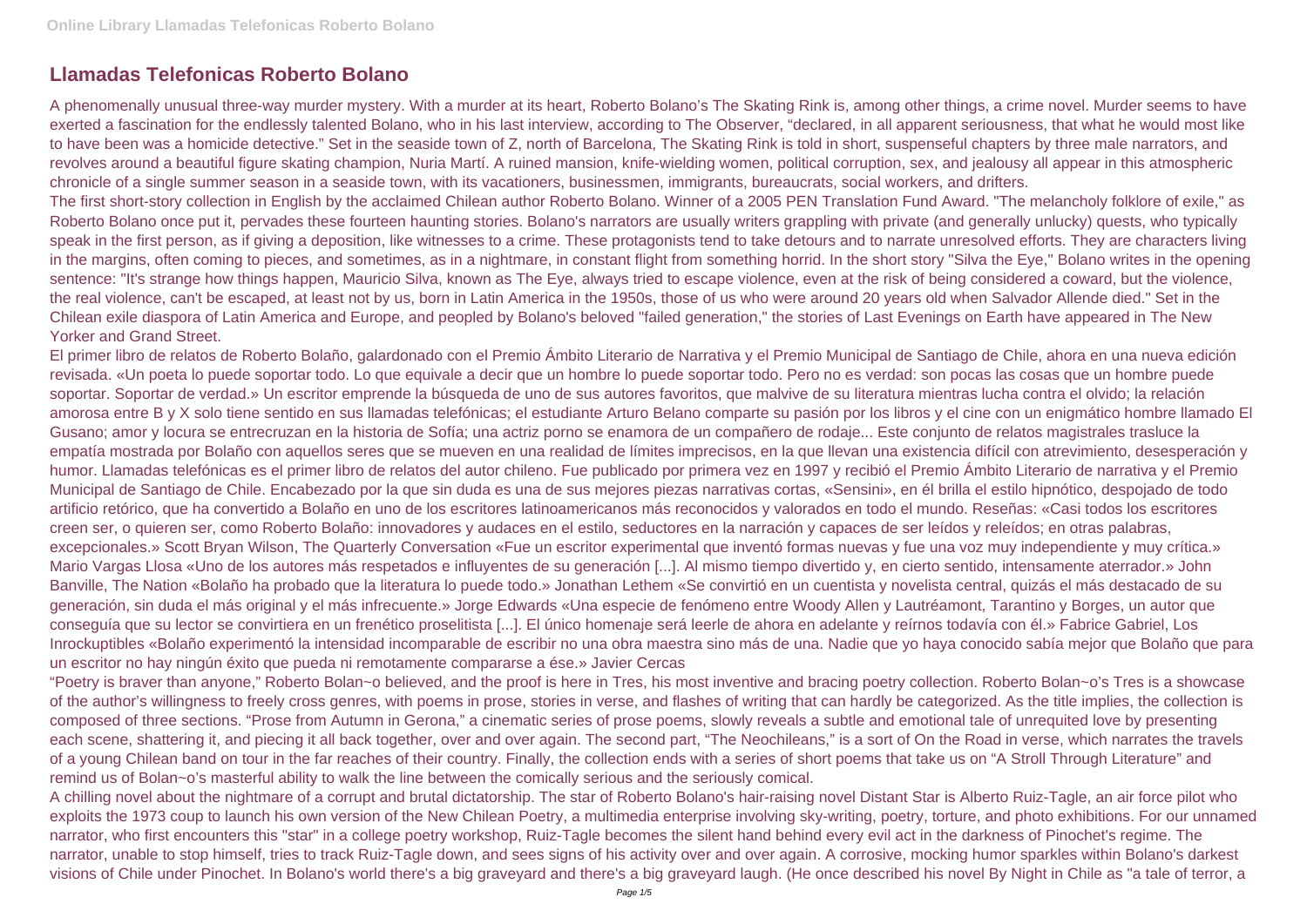## **Online Library Llamadas Telefonicas Roberto Bolano**

situation comedy, and a combination pastoral-gothic novel.") Many Chilean authors have written about the "bloody events of the early Pinochet years, the abductions and murders," Richard Eder commented in the The New York Times: "None has done it in so dark and glittering a fashion as Roberto Bolano." The past thirty years saw a growing academic interest in the phenomenon of boredom. If initially the analyses were mostly a-historical, now the historicity of boredom is widely recognised, though often it is taken as evidence of its permanence as a constant "quality" of the human condition, expression of a metaphysical malady inherent to the fact of being human. New trends in the literature focus on the peculiar relationship between boredom and modernity and attempt to embrace the new social, cultural and political factors which provoked the epochal change of modernity and relate them to a change in the parameters of human experience and the crisis of subjectivity. The very changes that characterise modernity are the same that led to the "democratisation" of boredom: modernity and boredom are shown to be inextricably connected and inseparable. This volume aims at contributing to the growing body of literature on boredom with a number of essays which reflect on the connection of boredom and modernity and focus on particular texts, authors, or aspects of the phenomenon. The approach is multidisciplinary, in keeping with the pervasiveness of the phenomenon in our culture and societies, with essays reflecting on philosophy, literature, film, media and psychology.

A "biographical dictionary" gathering 30 brief accounts of poets, novelists and editors (all fictional) who espouse fascist or extremely right-wing political views. Nazi Literature in the Americas was the first of Roberto Bolano's books to reach a wide public. When it was published by Seix Barral in 1996, critics in Spain were quick to recognize the arrival of an important new talent. The book presents itself as a biographical dictionary of American writers who flirted with or espoused extreme right-wing ideologies in the twentieth and twenty-first centuries. It is a tour de force of black humor and imaginary erudition. Nazi Literature in the Americas is composed of short biographies, including descriptions of the writers' works, plus an epilogue ("for Monsters"), which includes even briefer biographies of persons mentioned in passing. All of the writers are imaginary, although they are all carefully and credibly situated in real literary worlds. Ernesto Pérez Masón, for example, in the sample included here, is an imaginary member of the real Orígenes group in Cuba, and his farcical clashes with José Lezama Lima recall stories about the spats between Lezama Lima and Virgilio Pinera, as recounted in Guillermo Cabrera Infante's Mea Cuba. The origins of the imaginary writers are diverse. Authors from twelve different countries are included. The countries with the most representatives are Argentina (8) and the USA  $(7).$ 

In a deathbed confession, Father Urrutia, a Jesual priest and conservative literary critic, shares his memories of his work with agents of Opus Dei and his secret job of instructing Pinochet about Marxism to the Chilean junta generals can understand their enemy. Original.

After he accepts a bribe not to treat chronically hiccupping Peruvian poet Câesar Vallejo, mesmerist Monsieur Pierre Pain is racked with quilt but is barred from the hospital when he tries to do the right thing, only to discover a rival mesmerist has entered the picture.

Roberto Bolaño escolheu, para abrir este volume de contos, uma epígrafe de Tchékhov. Assim como o autor russo, o autor chileno procura compor, em 'Chamadas telefônicas', uma série de histórias curtas, com desfechos inesperados, que abrem caminho para múltiplas interpretações. Tal é o caso de 'Sensini', o primeiro conto da coletânea, sobre um escritor argentino que se especializou em ganhar concursos literários. Na segunda parte do livro, em que o espectro metaliterário cede lugar à violência, os leitores podem reencontrar 'velhos conhecidos'. Em um dos contos, o autor retoma a paisagem da cidade fronteiriça de Santa Teresa, em outro resgata seu alter-ego Arturo Belano.

These five astonishing stories, along with two compelling essays, show Bolano as a magician, pulling bloodthirsty rabbits out of his hat. The stories in The Insufferable Gaucho — unpredictable and daring, highly controlled yet somehow haywire — might concern a stalwart rat police detective investigating terrible rodent crimes, or an elusive plagiarist, or an elderly Argentine lawyer giving up city life for an improbable return to the familye state on the Pampas, now gone to wrack and ruin. These five astonishing stories, along with two compelling essays, show Bolano as a magician, pulling bloodthirsty rabbits out of his hat.

This is the first book to offer a comprehensive survey of the phenomenon of the absurd in a full literary context (that is to say, primarily in fiction, as well as in theatre). Begun in the 1980s and worked on until the author's death in 2003, Woes of the True Policeman is Roberto Bolaño's last, unfinished novel. The novel follows Óscar Amalfitano—an exiled Chilean university professor and widower—through the maze of his revolutionary past, his relationship with his teenage daughter, Rosa, his passion for a former student, and his retreat from scandal in Barcelona. Forced to leave Barcelona for Santa Teresa, a Mexican city close to the U.S. border where women are being killed in unprecedented numbers, Amalfitano soon begins an affair with Castillo, a young forger of Larry Rivers paintings. Meanwhile, Rosa, Amalfitano's daughter, engages in her own epistolary romance with a basketball player from Barcelona, while still trying to cope with her mother's early death and her father's secrets. After finding Castillo in bed with her father, Rosa is forced to confront her own crisis. What follows is an intimate police investigation of Amalfitano that involves a series of dark twists, culminating in a finale full of euphoria and heartbreak. Featuring characters and stories from his other books, Woes of the True Policeman invites the reader more than ever into the world of Roberto Bolaño. It is an exciting, kaleidoscopic novel, lyrical and intense, yet darkly humorous. Exploring the roots of memory and the limits of art, Woes of the True Policeman marks the culmination of one of the great careers of world literature.

A new collection of short fiction gathers everything the author was working on before his death, including a story about a North American journalist receiving a mysterious call in Paris and a woman's recounting of the loss of her virginity. By the author of Nazi Literature in the Americas and 2666.

A novel and its protagonist create one another, in a tale strung between the work of Cervantes and Nabokov.

THE POSTHUMOUS MASTERWORK FROM "ONE OF THE GREATEST AND MOST INFLUENTIAL MODERN WRITERS" (JAMES WOOD, THE NEW YORK TIMES BOOK REVIEW) Composed in the last years of Roberto Bolaño's life, 2666 was greeted across Europe and Latin America as his highest achievement, surpassing even his previous work in its strangeness, beauty, and scope. Its throng of unforgettable characters includes academics and convicts, an American sportswriter, an elusive German novelist, and a teenage student and her widowed, mentally unstable father. Their lives intersect in the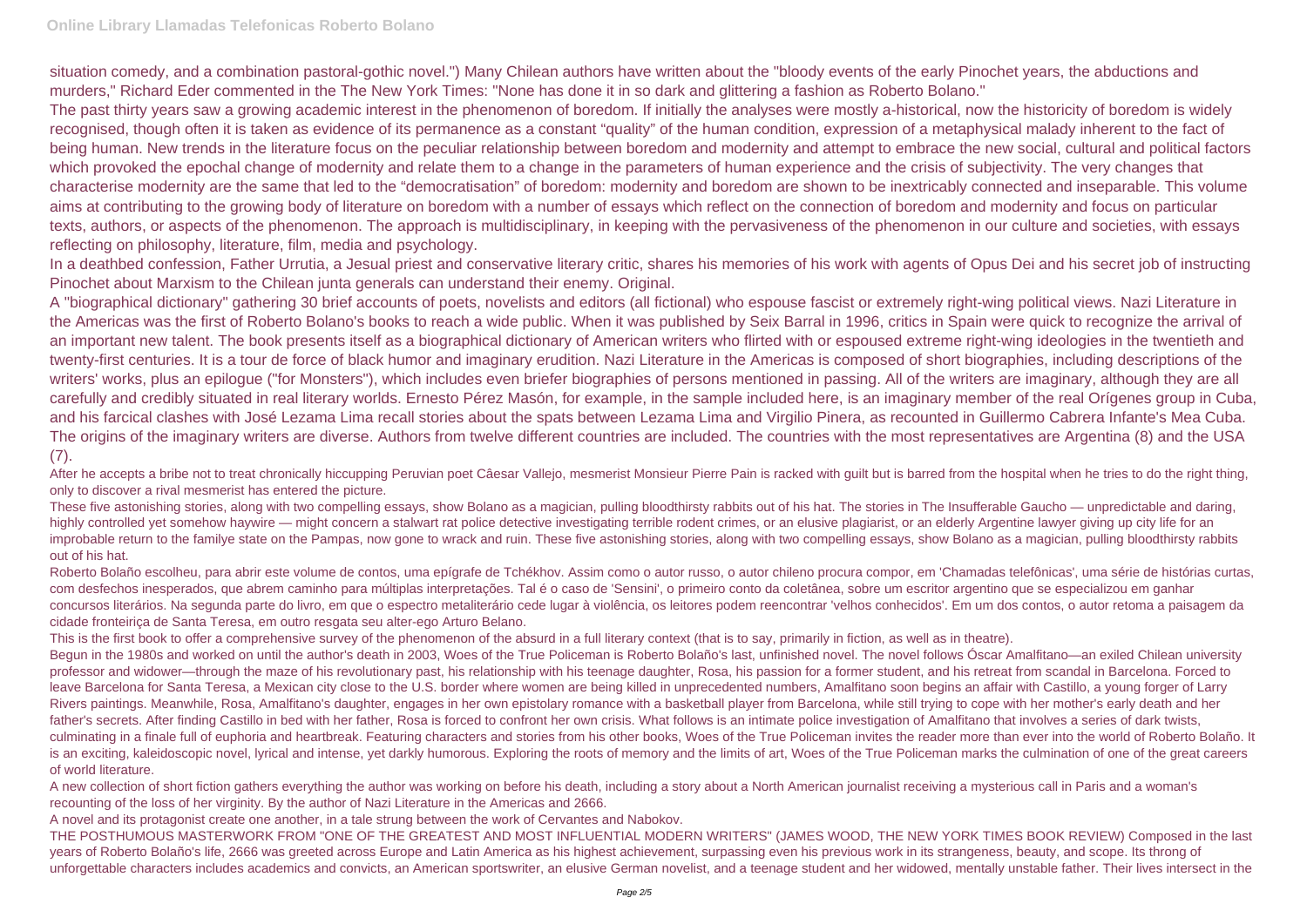## **Online Library Llamadas Telefonicas Roberto Bolano**

urban sprawl of SantaTeresa—a fictional Juárez—on the U.S.-Mexico border, where hundreds of young factory workers, in the novel as in life, have disappeared. Since the publication of The Savage Detectives in 2007, the work of Roberto Bolaño (1953–2003) has achieved an acclaim rarely enjoyed by literature in translation. Chris Andrews, a leading translator of Bolaño's work into English, explores the singular achievements of the author's oeuvre, engaging with its distinct style and key thematic concerns, incorporating his novels and stories into the larger history of Latin American and global literary fiction. Andrews provides new readings and interpretations of Bolaño's novels, including 2666, The Savage Detectives, and By Night in Chile, while at the same time examining the ideas and narrative strategies that unify his work. He begins with a consideration of the reception of Bolaño's fiction in English translation, examining the reasons behind its popularity. Subsequent chapters explore aspects of Bolaño's fictional universe and the political, ethical, and aesthetic values that shape it. Bolaño emerges as the inventor of a prodigiously effective "fiction-making system," a subtle handler of suspense, a chronicler of aimlessness, a celebrator of courage, an anatomist of evil, and a proponent of youthful openness. Written in a clear and engaging style, Roberto Bolano's Fiction offers an invaluable understanding of one of the most important authors of the last thirty years.

Published in Spain just before Bolano's death, A Little Lumpen Novelita percolates with a fierce and tender love of women "Now I am a mother and a married woman, but not long ago I led a life of crime": so Bianca begins her tale of growing up the hard way in Rome. Orphaned overnight as a teenager—"our parents died in a car crash on their first vacation without us"—she drops out of school, gets a crappy job, and drifts into bad company. Her younger brother brings home two petty criminals who need a place to stay. As the four of them share the family apartment and plot a strange crime, Bianca learns how low she can fall. Electric, tense with foreboding, and written in jagged, propulsive chapters, A Little Lumpen Novelita delivers a surprising, fractured fable of seizing control of one's fate.

On vacation with his girlfriend, Ingeborg, the German war games champion Udo Berger returns to a small town on the Costa Brava where he spent the summers of his childhood. Soon they meet another vacationing German couple, Charly and Hanna, who introduce them to a band of locals—the Wolf, the Lamb, and El Quemado—and to the darker side of life in a resort town. Late one night, Charly disappears without a trace, and Udo's well-ordered life is thrown into upheaval; while Ingeborg and Hanna return to their lives in Germany, he refuses to leave the hotel. Soon he and El Quemado are enmeshed in a round of Third Reich, Udo's favorite World War II strategy game, and Udo discovers that the game's consequences may be all too real. Written in 1989 and found among Roberto Bolaño's papers after his death, The Third Reich is a stunning exploration of memory and violence. Reading this quick, visceral novel, we see a world-class writer coming into his own—and exploring for the first time the themes that would define his masterpieces The Savage Detectives and 2666.

Presents a collection of essays, newspaper columns, prefaces, and speeches published between 1998 and 2003.

"A good story and first-rate social science."—New York Times Book Review. A sinisterly funny modern-day Through the Looking Glass that begins with cyanide poisoning and ends in strawberry ice cream. The idea of the Native American living in perfect harmony with nature is one of the most cherished contemporary myths. But how truthful is this larger-than-life image? According to anthropologist Shepard Krech, the first humans in North America demonstrated all of the intelligence, self-interest, flexibility, and ability to make mistakes of human beings anywhere. As Nicholas Lemann put it in The New Yorker, "Krech is more than just a conventional-wisdom overturner; he has a serious larger point to make. . . . Concepts like ecology, waste, preservation, and even the natural (as distinct from human) world are entirely anachronistic when applied to Indians in the days before the European settlement of North America." "Offers a more complex portrait of Native American peoples, one that rejects mythologies, even those that both European and Native Americans might wish to embrace."—Washington Post "My story, the story of 'how I became a nun,' began very early in my life; I had just turned six. The beginning is marked by a vivid memory, which I can reconstruct down to the last detail. Before, there is nothing, and after, everything is an extension of the same vivid memory, continuous and unbroken, including the intervals of sleep, up to the point where I took the veil ." So starts Cesar Aira's astounding "autobiographical" novel. Intense and perfect, this invented narrative of childhood experience bristles with dramatic humor at each stage of growing up: a first ice cream, school, reading, games, friendship. The novel begins in Aira's hometown, Coronel Pringles. As self-awareness grows, the story rushes forward in a torrent of anecdotes which transform a world of uneventful happiness into something else: the anecdote becomes adventure, and adventure, fable, and then legend. Between memory and oblivion, reality and fiction, Cesar Aira's How I Became a Nun retains childhood's main treasures: the reality of fable and the delirium of invention. A few days after his fiftieth birthday, Aira noticed the thin rim of the moon, visible despite the rising sun. When his wife explained the phenomenon to him he was shocked that for fifty years he had known nothing about "something so obvious, so visible." This epiphany led him to write How I Became a Nun. With a subtle and melancholic sense of humor he reflects on his failures, on the meaning of life and the importance of literature. A deluxe edition of Bolano's complete poetry Perhaps surprisingly to some of his fiction fans, Roberto Bolano touted poetry as the superior art form, able to approach an infinity in which "you become infinitely small without disappearing." When asked, "What makes you believe you're a better poet than a novelist?" Bolano replied, "The poetry makes me blush less." The sum of his life's work in his preferred medium, The Unknown University is a showcase of Bolano's gift for freely crossing genres, with poems written in prose, stories in verse, and flashes of writing that can hardly be categorized. "Poetry," he believed, "is braver than anyone." With an afterword by Natasha Wimmer. Winner of the Herralde Prize and the Rómulo Gallegos Prize. Natasha Wimmer's translation of The Savage Detectives was chosen as one of the ten best books of 2007 by the Washington Post and the New York Times. New Year's Eve 1975, Mexico City. Two hunted men leave town in a hurry, on the desert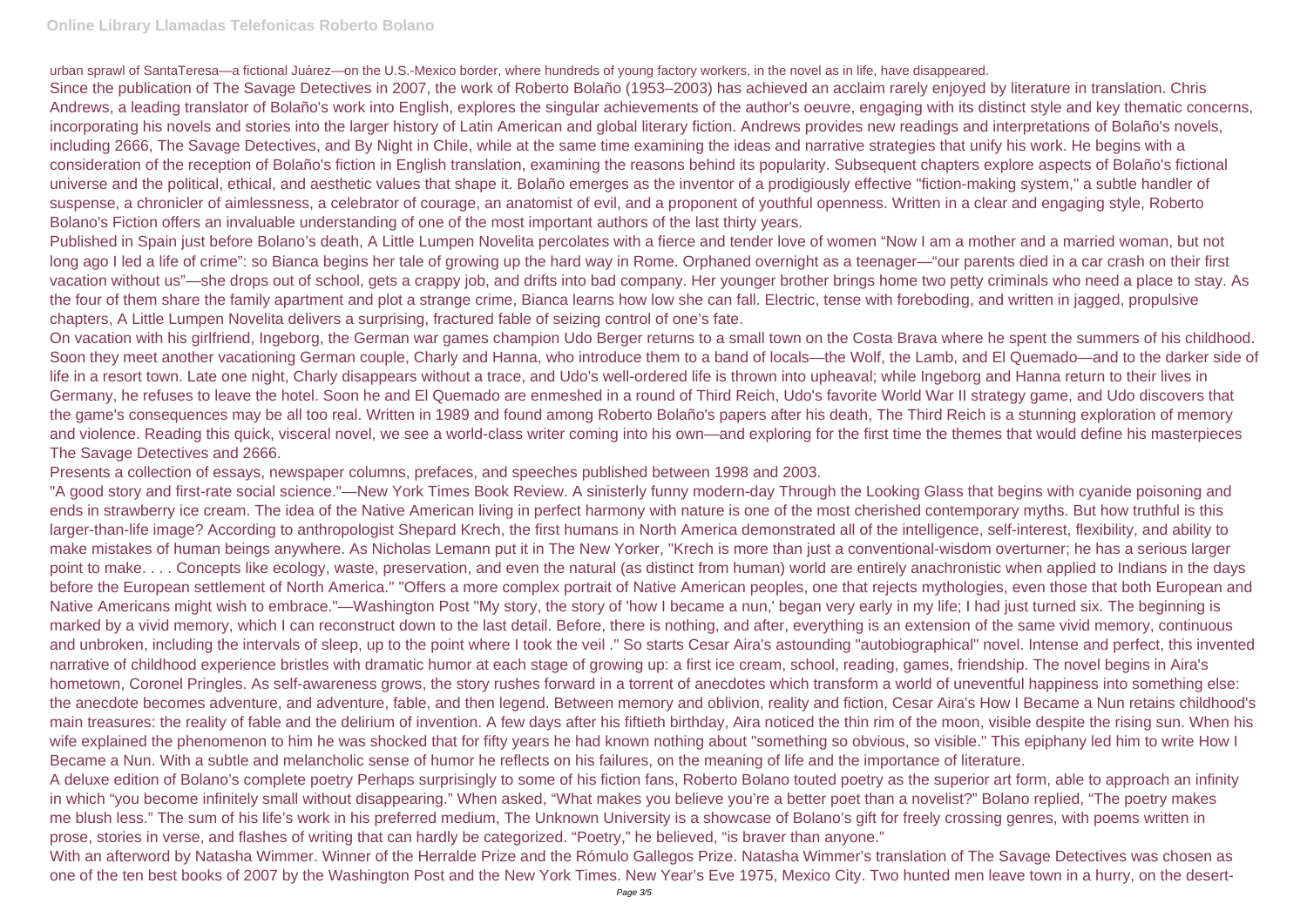bound trail of a vanished poet. Spanning two decades and crossing continents, theirs is a remarkable quest through a darkening universe – our own. It is a journey told and shared by a generation of lovers, rebels and readers, whose testimonies are woven together into one of the most dazzling Latin American novels of the twentieth century. Fourteen dark tales about the tragic qualities of exile feature protagonists who are struggling with marginal lives and private, often ill-fated, quests, in a collection set in the Chilean exile diaspora of Latin America and Europe. Reprint.

Roberto Bolaño as World Literature provides an introduction to the Chilean novelist that highlights his connections with classic and contemporary masters of world literature and his investigation of topics of international interest, such as the rise of rightwing and neofascist movements during the last decades of the 20th century. But this anthology also shows how Roberto Bolaño's participation in world literature is informed in his experiences, identity, and, more generally, cultural location as a Chilean, Latin American and, more generally, Hispanic writer and man. This book provides a corrective to readings of his novels as exclusively "postmodern" or as unproblematically representative of Chilean or Latin American reality. Roberto Bolaño as World Literature thus helps readers to better understand such complex works as his monumental global five-part masterpiece 2666, his Chilean novels (Distant Star, By Night in Chile), and his Mexican narratives (Amulet, The Savage Detectives), among other works. Listed as a "2009 Indie Next List Poetry Top Ten" book by the American Booksellers Association: Roberto Bolano as he saw himself, in his own first calling as a poet. Roberto Bolano (1953-2003) has caught on like a house on fire, and The Romantic Dogs, a bilingual collection of forty-four poems, offers American readers their first chance to encounter this literary phenomenon as a poet: his own first and strongest literary persona. These poems, wide-ranging in forms and length, have appeared in magazines such as Harper's, Threepenny Review, The Believer, Boston Review, Soft Targets, Tin House, The Nation, Circumference, A Public Space, and Conduit. Bolano's poetic voice is like no other's: "At that time, I'd reached the age of twenty/and I was crazy. /I'd lost a country/but won a dream./Long as I had that dream/nothing else mattered...."

Late one Friday night in October 1998, officers of Scotland Yard arrested General Augusto Pinochet, dictator of Chile for 17 years, on charges of torture and conspiracy to murder. The arrest marked the first time a former head of state had been detained outside his own country on charges of crimes against humanity, and gave a clear warning to former dictators and heads of abusive regimes. Through interviews, eyewitness accounts, and new sources, veteran journalist Hugh O'Shaughnessy sifts through the General's personal life, military career, rise to power, and arrest and internment. While researching Pinochet: The Politics of Torture, O'Shaughnessy discovered new evidence of high-level Chilean Army involvement in arms and drug-running, as well as details of the assassination operations carried out by Chile's secret police, the DINA, against three Chileans in Argentina, Europe and the United States. Pinochet: The Politics of Torture tells the riveting story of the September 1973 coup d'etat, the subsequent crackdown, the long period of repression that has changed Chile's history forever, and highlights the legal intrigue behind the search for justice.

From a master of contemporary fiction, a tale of bohemian youth on the make in Mexico City Two young poets, Jan and Remo, find themselves adrift in Mexico City. Obsessed with poetry, and, above all, with science fiction, they are eager to forge a life in the literary world--or sacrifice themselves to it. Roberto Bolaño's The Spirit of Science Fiction is a story of youth hungry for revolution, notoriety, and sexual adventure, as they work to construct a reality out of the fragments of their dreams. But as close as these friends are, the city tugs them in opposite directions. Jan withdraws from the world, shutting himself in their shared rooftop apartment where he feverishly composes fan letters to the stars of science fiction and dreams of cosmonauts and Nazis. Meanwhile, Remo runs headfirst into the future, spending his days and nights with a circle of wild young writers, seeking pleasure in the city's labyrinthine streets, rundown cafés, and murky bathhouses. This kaleidoscopic work of strange and tender beauty is a fitting introduction for readers uninitiated into the thrills of Roberto Bolaño's fiction, and an indispensable addition to an ecstatic and transgressive body of work.

A New York Times Notable Book of the Year, a Washington Post Best Book of the Year Spanning the era between the Chicago World's Fair of 1893 and the years just after World War I, and constantly moving between locations across the globe (and to a few places not strictly speaking on the map at all), Against the Day unfolds with a phantasmagoria of characters that includes anarchists, balloonists, gamblers, drug enthusiasts, mathematicians, mad scientists, shamans, spies, and hired guns. As an era of uncertainty comes crashing down around their ears and an unpredictable future commences, these folks are mostly just trying to pursue their lives. Sometimes they manage to catch up; sometimes it's their lives that pursue them.

Tracing the emergence and evolution of the modern discourse on boredom in French and German literary, philosophical, and sociological texts, this book fills a gap in the intellectual and cultural history of European modernity.

On the Edge is a monumental fresco of a brutal contemporary Spain in free fall On the Edge opens with the discovery of a rotting corpse in the marshes on the outskirts of Olba, Spain—a town wracked by despair after the burst of the economic bubble, and a microcosm of a world of defeat, debt, and corruption. Stuck in this town is Esteban—his small factory bankrupt, his investments stolen by a "friend," and his unloved father, a mute invalid, entirely his personal burden. Much of the novel unfolds in Esteban's raw and tormented monologues. But other voices resound from the wreckage—soloists stepping forth from the choir—and their words, sharp as knives, crowd their terse, hypnotic monologues of ruin, prostitution, and loss. Chirbes alternates this choir of voices with a majestic third-person narration, injecting a profound and moving lyricism and offering the hope that a new vitality can emerge from the putrid swamps. On the Edge, even as it excoriates, pulsates with robust life, and its rhythmic, torrential style marks the novel as an indelible masterpiece.

### Llamadas telefónicasLlamadas telefónicasALFAGUARA

One more journey to the universe of Roberto Bolaño, an essential voice of contemporary Latin American literature Cowboy Graves is an unexpected treasure from the vault of a revolutionary talent. Roberto Bolaño's boundless imagination and seemingly inexhaustible gift for shaping the chaos of his reality into fiction is unmistakable in these three novellas. In "Cowboy Graves," Arturo Belano--Bolaño's alter ego--returns to Chile after the coup to fight with his comrades for socialism. "French Comedy of Horrors" takes the reader to French Guiana on the night after an eclipse where a seventeen year old answers a pay phone and finds himself recruited into the Clandestine Surrealist Group, a secret society of artists based in the sewers of Paris. And in "Fatherland," a young poet reckons with the fascist overthrow of his country, as the woman he is obsessed with disappears in the ensuing violence and a Third Reich fighter plane mysteriously writes her poetry in the sky overhead. These three fiercely original tales bear the signatures of Bolaño's extraordinary body of work, echoing the strange characters and uncanny scenes of his triumphs, while deepening our reverence for his gifts.

A tour de force, Amulet is a highly charged first-person, semi-hallucinatory novel that embodies in one woman's voice the melancholy and violent recent history of Latin America. Amulet is a monologue, like Bolano's acclaimed debut in English, By Night in Chile. The speaker is Auxilio Lacouture, a Uruguayan woman who moved to Mexico in the 1960s, becoming the "Mother of